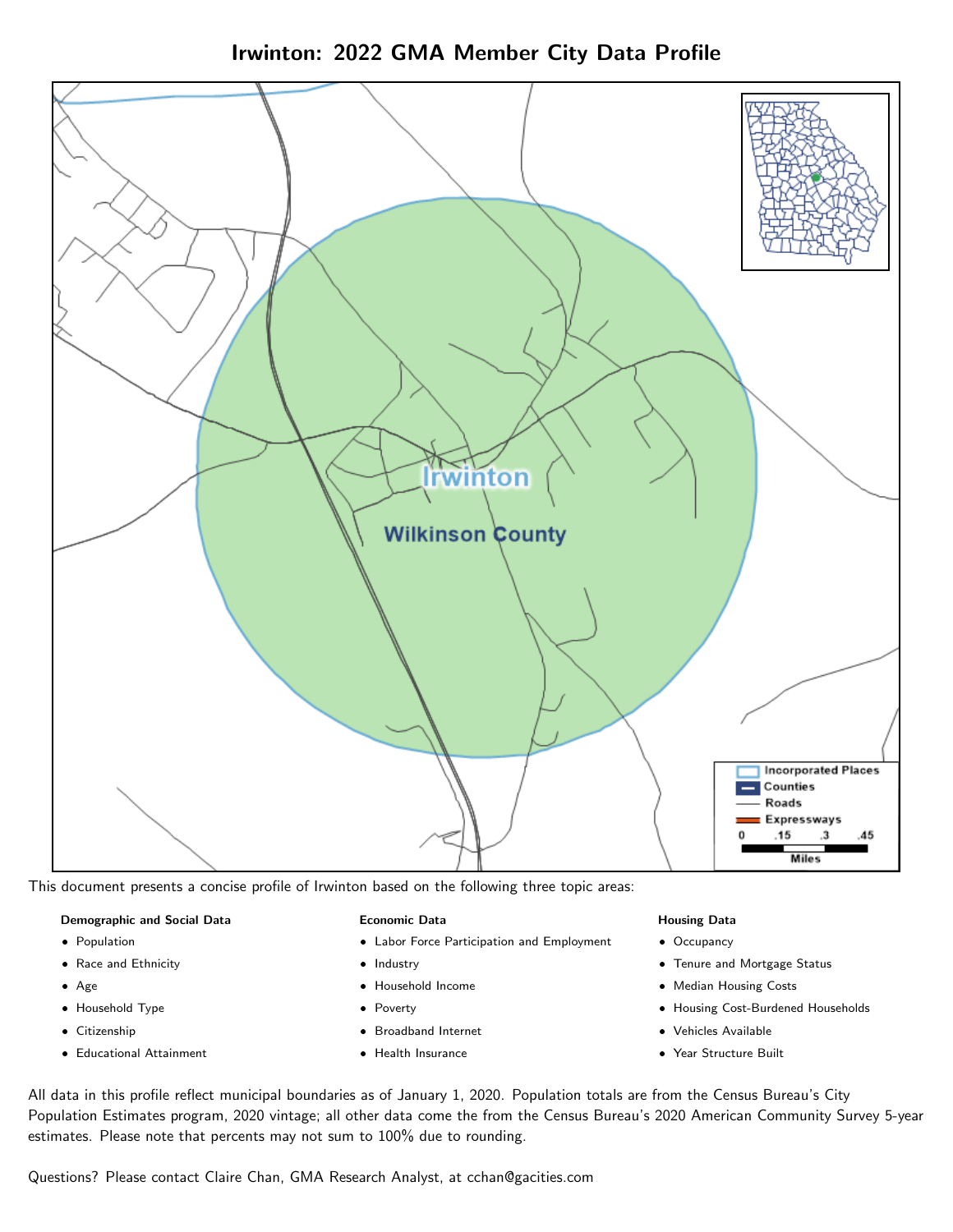# Irwinton: Demographic and Social



Source: U.S. Census Bureau, City Population Estimates, 2020 vintage Source: American Community Survey, 2020 5-year estimates, table B03002



## **Citizenship**



Source: American Community Survey, 2020 5-year estimates, table B05002 Source: American Community Survey, 2020 5-year estimates, table B15002

## Race and Ethnicity



## Household Type



Source: American Community Survey, 2020 5-year estimates, table B01001 Source: American Community Survey, 2020 5-year estimates, table B11001

## Educational Attainment



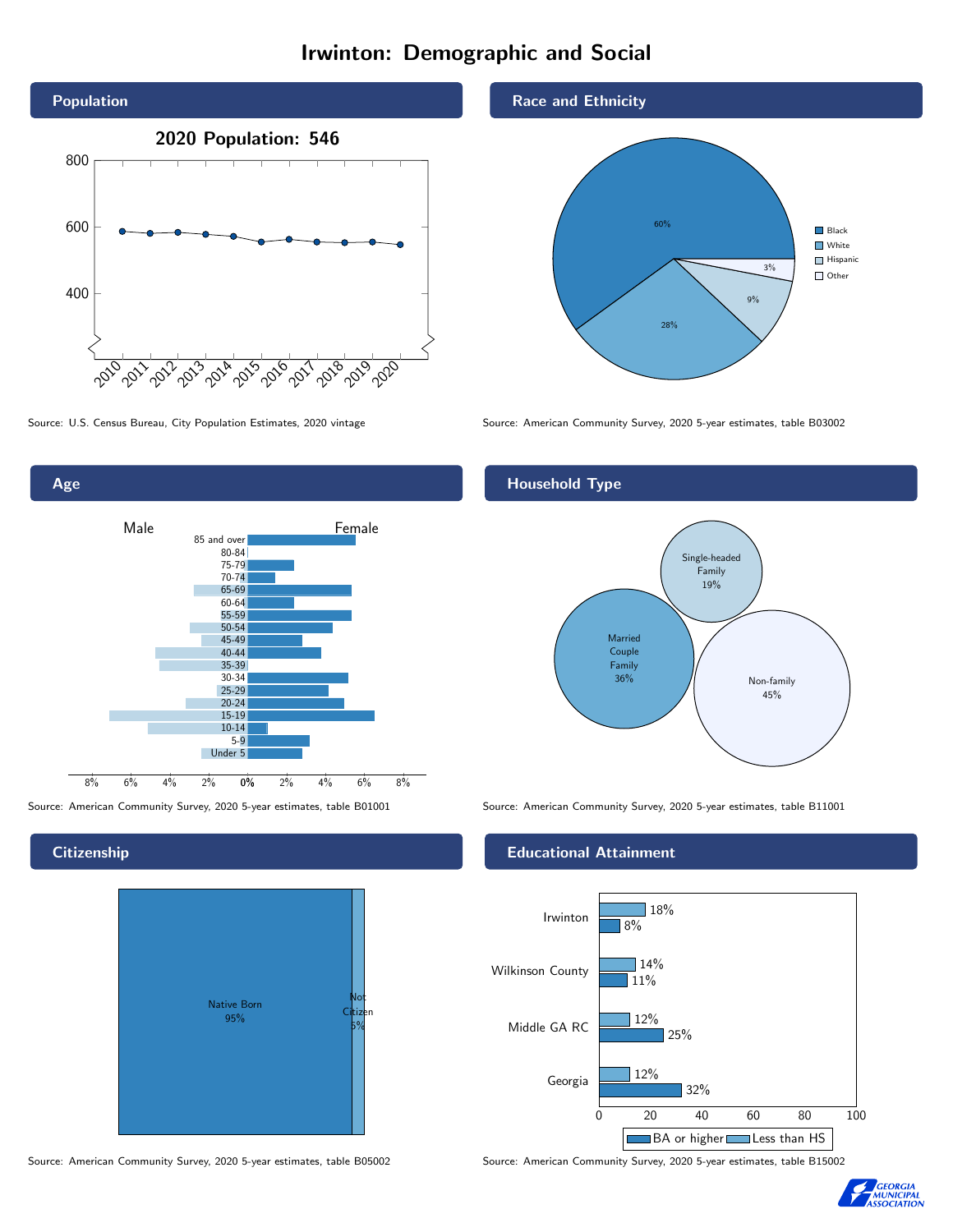# Irwinton: Economic



Source: American Community Survey, 2020 5-year estimates, table B23001 Note: Unemployment rate is based upon the civilian labor force.

## Industry

| Agriculture, forestry, fishing and hunting, and mining      | 10%   |
|-------------------------------------------------------------|-------|
| Construction                                                | 5%    |
| Manufacturing                                               | 9%    |
| <b>Wholesale Trade</b>                                      | $0\%$ |
| Retail Trade                                                | 12%   |
| Transportation and warehousing, and utilities               | 8%    |
| Information                                                 | $0\%$ |
| Finance and insurance, real estate, rental, leasing         | 5%    |
| Professional, scientific, mgt, administrative, waste mgt    | 6%    |
| Educational services, and health care and social assistance | 21%   |
| Arts, entertainment, recreation, accommodation, food        | $2\%$ |
| service                                                     |       |
| Other services, except public administration                | 3%    |
| Public administration                                       | 20%   |

Source: American Community Survey, 2020 5-year estimates, table C24030



Source: American Community Survey, 2020 5-year estimates, tables B19013 and B19025 Source: American Community Survey, 2020 5-year estimates, table B17010

Broadband Internet No 38% Yes 62%

Poverty



## Health Insurance



Source: American Community Survey, 2020 5-year estimates, table B28002 Source: American Community Survey, 2020 5-year estimates, table B18135